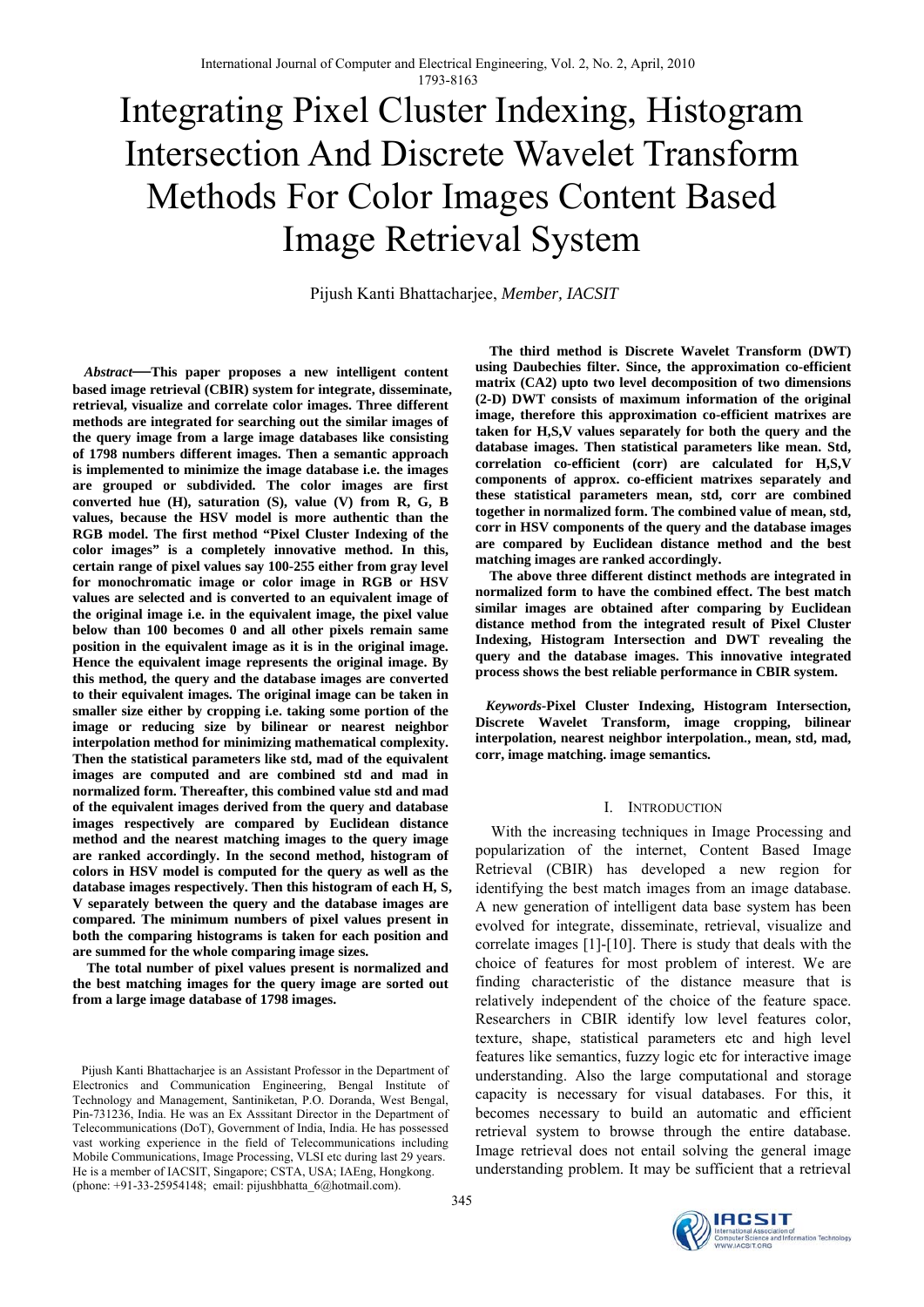system present similar images, similar in some user defined sense. Different statistical and mathematical applications are adopted to minimize the features of the data base images and the query image and then comparing the above features by different distance method like city block or Manhattan distance, Euclidean distance etc.

Image Database



Fig.1. Basic block diagram of the similar images search for the query image from image database system.



This approach relates with the image features that imply visual clues such as color, texture with different mathematical and statistical features like mean, std, mad, corr etc. Previous approaches mainly concentrate on extracting single feature, but this technique integrates all three distinct type of features i.e. combined statistical parameters std, mad of pixel cluster indexing, combining histogram of color intersection hue-saturation-value components and statistical parameters like mean, std, corr of approximation coefficients (CA2) from discrete wavelet transform (DWT).

The input images are processed to extract features which are stored along with the images in the database. When a query image is placed, it is similarly processed to extract its features which are then matched with the feature vectors present in the database. A ranked set of images with high matching scores are presented as the retrieval output.

In the present state of the art [1]-[10] the automatic aspect of indexing, which is an important advantage of visual information systems, supports weak knowledge description and therefore, weak very results. The basic idea of image retrieval by image example is to extract the characteristic

features from target images which are then matched or compared with that of the query image. These features are typically derived from shape, texture, color properties or statistical attributes of the query and the target images. After matching, the images are ordered with respect to the query image according to their similarity measure and are displayed for viewing [9]-[16].

The similarity measure is based on the distance between the feature vectors of images in the feature space, with 1.0 representing the highest similarity and 0.0 representing no similarity. The measurement is determined by computing the features of texture, color, shape and statistical parameters. Given two images A and B, and  $0.0 \le \text{sim}(i,j) \le$ 1.0. The effectiveness of this measure is capturing visual similarity between database images and templates can be demonstrated by showing the existence of different similarity ranges for distinct clusters.

#### II. COMPUTATIONAL PART

Different mathematical formulae and concepts are used in this section.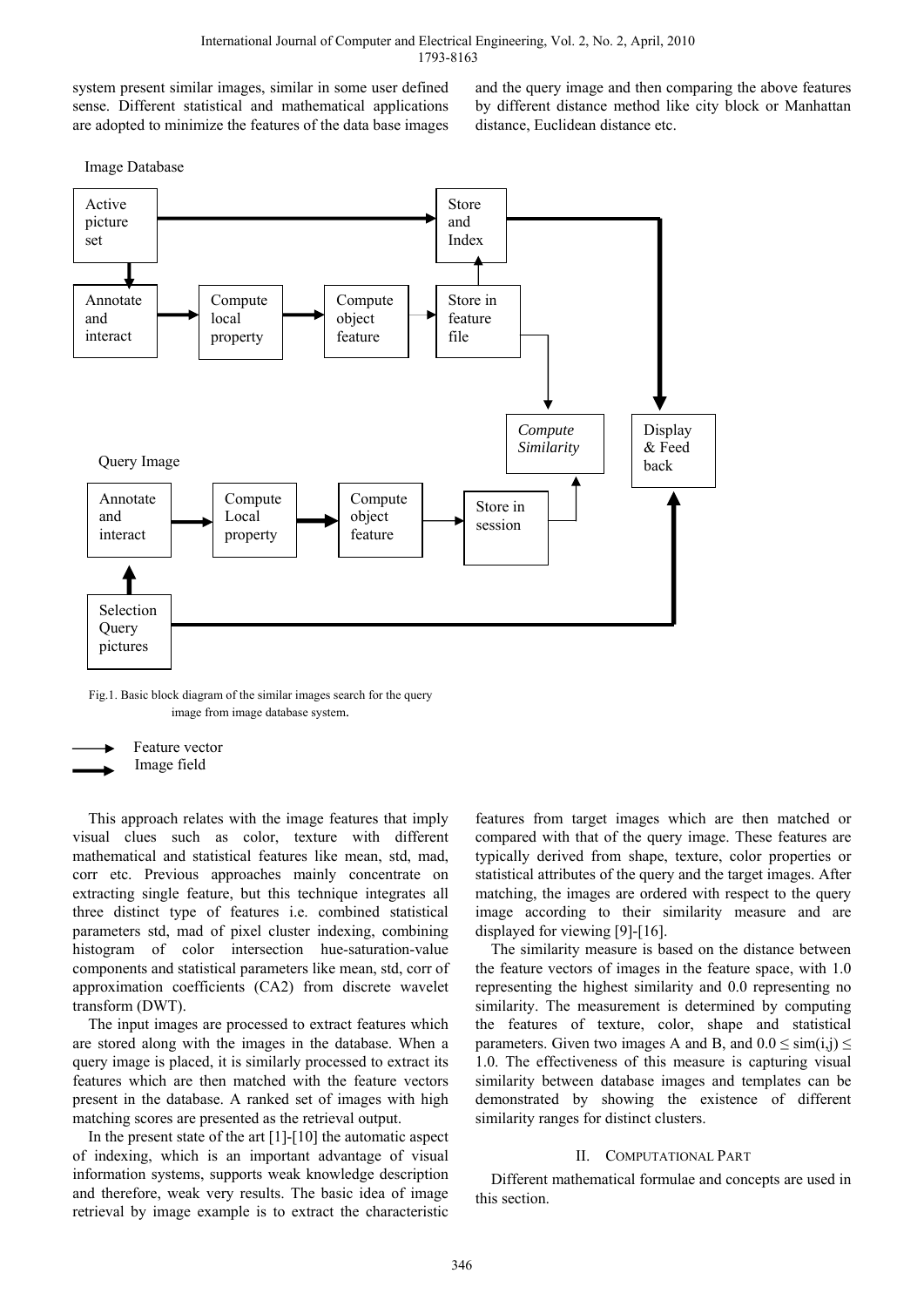#### *A.RGB image is converted to HSV image*

R (Red), G (Green), B (Blue) parts of the image are converted to HSV (Hue, Saturation, Value), because HSV Color representation assures like human color perception. Hue (H) is the color content in the image, Saturation (S) identifies relative white content of a color, Value (V) or Intensity (I) indicates a light or surface color from dim to bright.

$$
V = \frac{R + G + B}{3}
$$
  
\n
$$
S = 1 - \frac{3}{R + G + B} [\min(R, G, B)]
$$
  
\n
$$
\frac{1}{2} [(R - G) - (R - B)]
$$
  
\n
$$
H = Cos^{-1} \{ \frac{2}{[(R - G)^{2} + (R - B)(G - B)]^{1/2}} \}
$$

 $H = 360^0 - H$  if B>G. Since H lies between 0 to 180<sup>0</sup>. Therefore, Hue and Saturation part determine the color image characteristics.

#### *B.Pixel Cluster Indexing Method*

Some of the pixels range (say 100 to 255 taken for gray level or HSV level where HSV level normalized upto 255) is selected as lying in the corresponding position of the image and other pixel level (say 0-100) are taken as zero i.e. finding or indexing pixel 100 to 255 only and taking as it is in the equivalent image with rest of the pixel values  $(< 100$ ) taken as zero. By this, the number of pixels is becoming less in the equivalent or corresponding image of the original image and it reveals less computational complexity.

*C.Statistical Parameters* 

1) Mean, 
$$
\mu = \frac{1}{MxN} \sum_{x=1}^{M} \sum_{y=1}^{N} f(x, y)
$$
, Where MxN is the

size of the image  $f(x,y)$ . 2) Standard Deviation

$$
\sigma = \sqrt{\frac{1}{MxN} \sum_{x=1}^{M} \sum_{y=1}^{N} [f(x, y) - \mu]^2}
$$

 $x = 1$ 

3) Mean Absolute Deviation,

$$
MAD = \frac{1}{MxN} \sum_{x=1}^{M} \sum_{y=1}^{N} |f(x, y) - \text{median}|
$$

4) Correlation Coefficient: Correlation is the matching between two image matrices. If  $W(x,y)$  of size JxK be an image is corelated with another image  $f(x,y)$  of size MxN, where  $M \geq J$  and  $N \geq K$ .

Correlation coefficient,

$$
R(m,n) = \frac{\displaystyle\sum_{x=1}^{M}\sum_{y=1}^{N}f(x,y) \, w(x-m,y-n)}{\displaystyle\left[\sum_{x=1}^{M}\sum_{y=1}^{N}f^{2}(x,y)\right]^{1/2}}
$$

Generally correlation coefficients between two images matrices having same size are calculated and sorted according descending order i.e. largest correlation coefficient value is the nearest or the best match.

*D.Histogram Intersection Method* 

$$
Historam\ Intersection = \sum_{j=1}^{n} min(I_j, M_j)
$$

Where I is the query image and M is the model or the data base image, each consisting of n bins in the histogram, Normalized Histogram Intersection,

$$
H(I,M) = \frac{\sum_{j=1}^{n} \min(I_{j}, M_{j})}{\sum_{j=1}^{n} M_{j}}
$$

Again, Sum of Absolute Differences between respective bins of the query and the data base image is  $\sum_{j=1}^{n} |I_j - I_j|$  $j=1$  $\left.\mathbf{I}_j - \mathbf{M}_j\right|$ ,

It is shown in [22],

where 
$$
\sum_{j=1}^{n} I_j = \sum_{j=1}^{n} M_j
$$
,  
\n
$$
1 - H(I, M) = \frac{\sum_{j=1}^{n} |I_j - M_j|}{2 \sum_{j=1}^{n} M_j}
$$

Histogram Intersection is related with sum of absolute differences between respective bins of H (hue), S (saturation), V (value).

#### *E.Discrete Wavelets Transform Method*

The translated and dilated wavelets derived from the mother wavelet are given by,

$$
\psi_{mn}(k) = 2^{\frac{-m}{2}} \psi(2^{-m}k - n)
$$
  

$$
x(k) = \sum_{m,n} w(m,n) \psi_{mn}(k)
$$

where  $m, n, k$  are some integers. The wavelet

decomposition for the signal  $x(k)$  is obtained as follows: where

$$
w(m,n) = \langle x, \psi_{mn} \rangle \equiv \sum_{k} x(k) \psi_{mn}(k)
$$

are called the wavelet coefficients. The Approximation Coefficient Matrix (CA2) i.e. Low-Low Component of two level Wavelet Decomposition consists of maximum information of the signal, Hence it is considered to extract different kinds of features for CBIR. Here we are applying Daubechies wavelet transform.

#### *F.Distance Functions*

Minkowski form of general distance measure between  $H_0$ and  $H_1$  is

$$
D(H_0, H_1) = \left[ \left| H_0(i) - H_1(i) \right|^p \right]^{1/p}
$$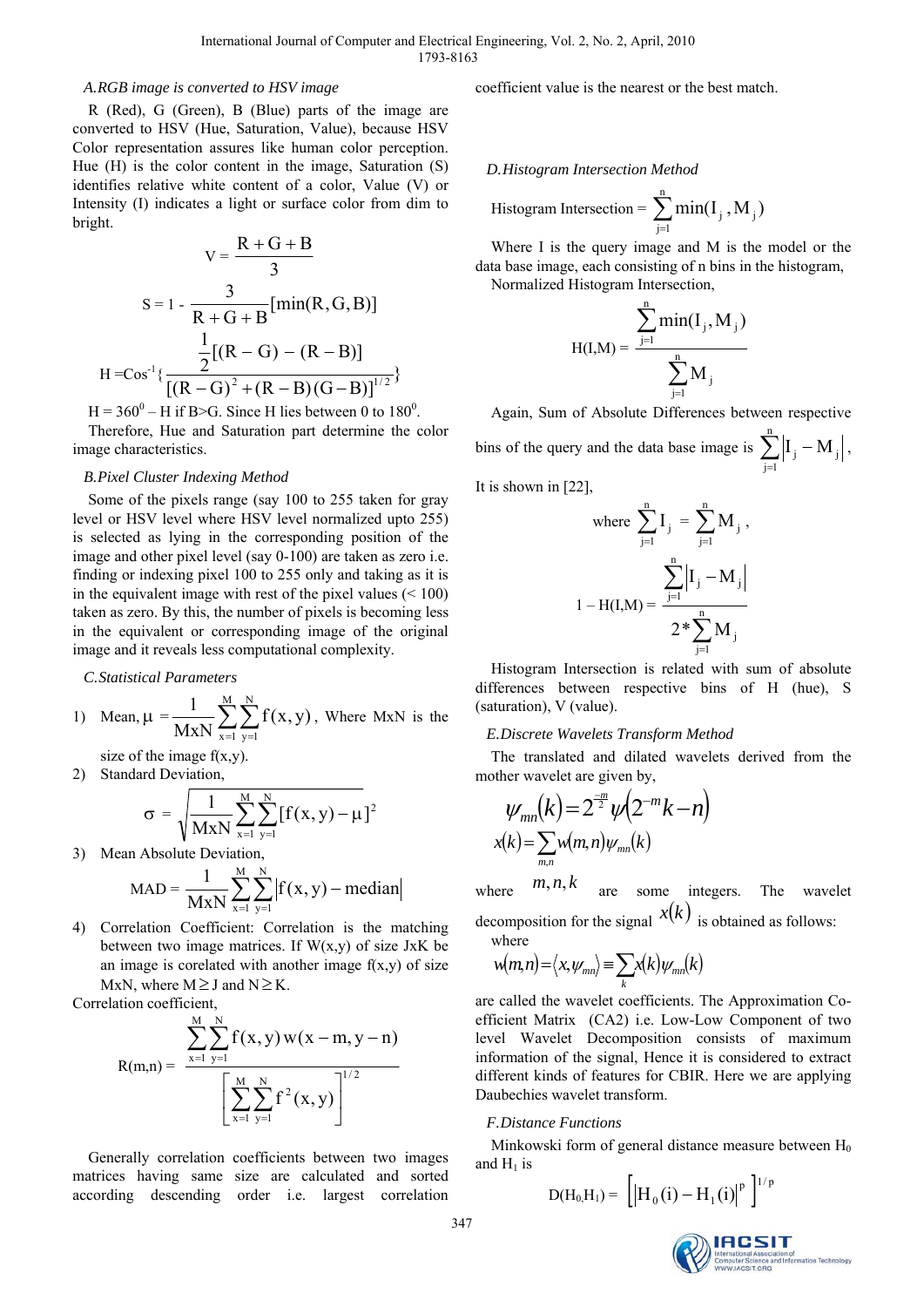1) For p=0, It gives City Block or Manhattan distance. City Block Distance between two coordinates (i,j) and

(h,k) is defined by D  $[(i,j),(h,k)] = |i-h| +$ 

$$
|j-k|
$$

Manhattan distance between two pixels of two different images x and y is

 $D = [x(i,j) - y(i,j)]$ 2) If  $p=2$ , It gives Euclidean distance  $D[(i,j),(h,k)] =$  $\sqrt{(i-h)^2 + (j-k)^2}$ 

In case of pixels matching lying on the same co-ordinates between the two images, Manhattan distance becomes equal to Euclidean distance.

# *G.Retrieval Efficiency*

1) Retrieval Efficiency or Number of Pixels between two images are exactly matching:

2) Retrieval Efficiency 
$$
(\eta) = \frac{P}{M X N} X 100\%
$$

Where P is the number of gray value in monochromatic image and R, G, B value or H,S,V value in color image similar [ i.e.  $f_a(x,y) - f_d(x,y) = 0$ ] between the query image and the data base image, M X N are the total number of pixels in an image.

# III. METHODOLOGY

The five type of image matching is incurred in this paper.

- 3) Pixel Cluster Indexing and statistical parameters like std and mad of equivalent images are compared.
- 4) Taking Histogram of Colors in HSV model and applying histogram intersection method [22].
- 5) Approximation Co-efficient matrix of DWT (Discrete Wavelet Transform) and compare by combining its statistical parameters mean, std, corr.
- 6) Integrating Histogram Intersection and Discrete Wavelet Transform methods.
- 7) Integrating Pixel Cluster Indexing, Histogram Intersection and Discrete Wavelet Transform methods.

# *A. Pixel Cluster Indexing Method*

HSV components of the query and the database images are normalized or fixed between 0-255. Then it is indexed for a particular range of pixel values, here pixels 100 to 255 are taken as it is and pixels 0 to 99 are taken as 0, since we may consider pixel value less than 100 as 0. In case of gray values, less than 100 may be considered as completely dark. Thus, the indexed image becomes the equivalent image for a particular image. Thereafter, statistical parameters std and mad of the indexed images are computed for the query image and the database images respectively and the two parameters std and mad are combined together in normalized form. The combined std and mad values of the query and database images are compared or matched by Euclidean distance method. The best fifteen similar matching images from the database from 1798 images are ranked as shown in fig. 2. The original image may be taken in smaller size either by cropping i.e. taking some portion of the image or reducing size by bilinear or nearest neighbor interpolation method for moderate matching.

It is a completely innovating method which can be implemented to any type of images. In this only some of sample pixels are taken. This process minimizes time and mathematical complexity. Ultimately it yields a very soft and easy computing technique for image matching in content based image retrieval.



Fig. 2. Retrieved top fifteen similar images from the database of 1798 images by Pixel Indexing technique

# *B. Histogram Intersection Method*

Histogram i.e. number of pixels having gray or other values like H, S, V components are taken for the data base and the query images [22]. Then minimum number of corresponding pixels according to histogram of the query and database images is found out and normalized the matching value. The matching images are sorted from the database of 1798 images as shown in fig. 3.



Fig. 3. Retrieved top fifteen similar images from the database of 1798 images by Histogram Intersection technique

# *C. Discrete Wavelet Transform (DWT) Method*

Wavelets are based on multiresolution theory i.e. representation and analysis of images at more than one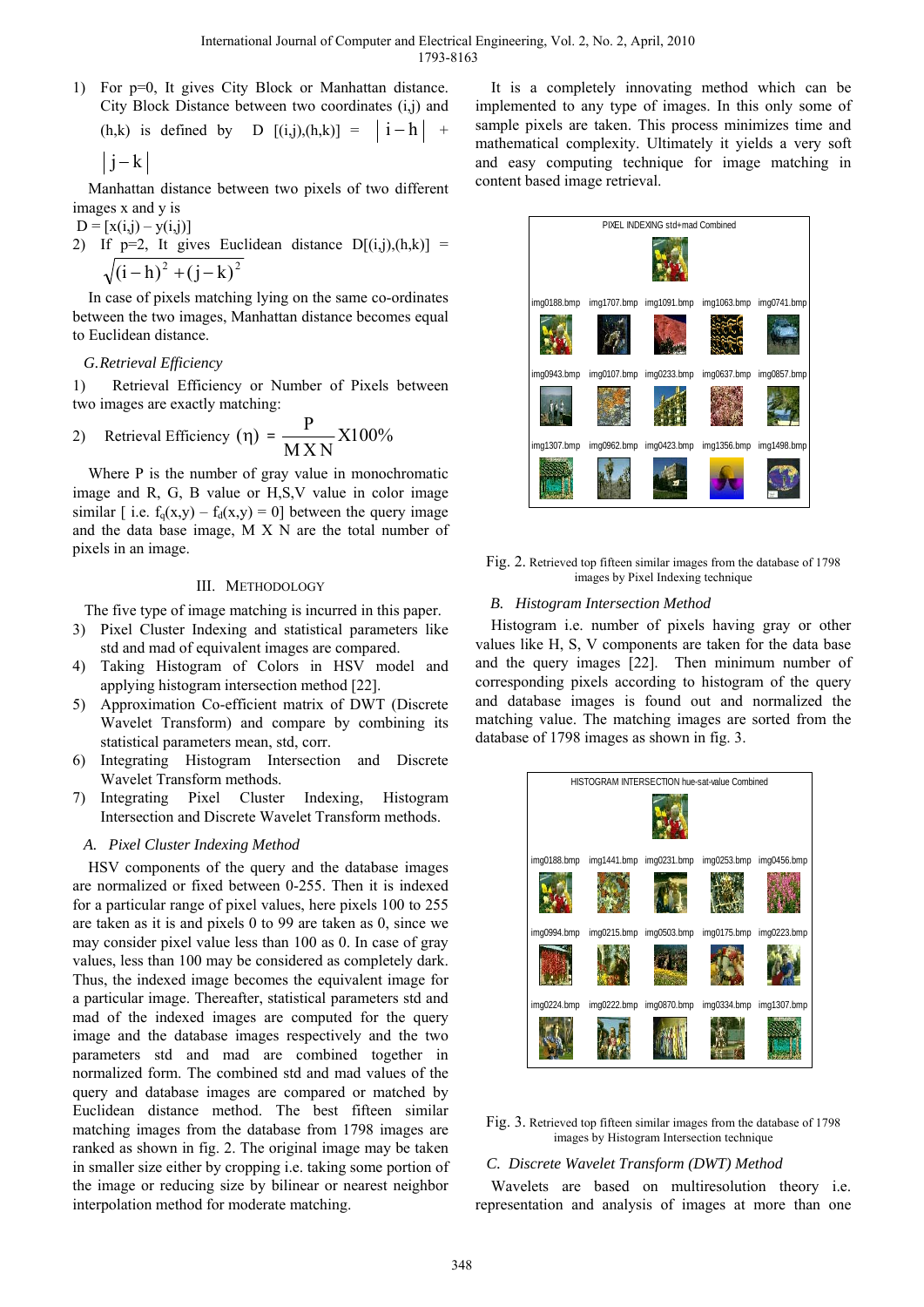resolution [1]-[3], [23]. The features that might go undetected at one resolution may be easy to locate at another. Important techniques of multiresolution analysis are subband coding. In subband coding, an image is decomposed into a set of band limited components, called subbands, which can be reassembled to reconstruct the original image without error. Since the filter outputs after down sampling in two stages are called the approximation, vertical detail, horizontal detail and diagonal detail subbands or components of the image respectively. One or more of these subbands can be split into four smaller subbands, which can be split again and so on. Each stage subband age size is reduced to half of the original image. We applied Daubechies filter. In 2-D Discrete Wavelet Transform using Daubechies filter of an image, having ability to repeatedly decompose an image in the low frequency components or channels. Since, the approximation coefficient matrix or low-low component (CA2) up to two levels decomposition of 2-D DWT consists of maximum information of the original image, we take the approx. coefficient matrix (CA2) of the query and the data base images and calculate mean, std, correlation coefficient of the approx. coefficient component of 2-D DWT, then combine or integrate the feature parameters like mean, std, corr coefficients. Matching similar images from the database images is done

by comparing the combined parameters of the query image with that of the data base images with Euclidean distance method and are ranked accordingly. The result is shown in fig. 4 by retrieving from large image databases of 1798 images.



Fig. 4. Retrieved top fifteen similar images from the database of 1798 images by Discrete Wavelet Transform technique

*D. Integrating Histogram Intersection and Discrete Wavelet Transform Methods* 



Fg. 5. Retrieved top fifteen similar images from the database of 1798 images by Integrating Histogram Intersection and DWT technique

These two methods are integrated by adding the two distinct features in normalized form and then comparing the combined result of the query image to that of the database images by Euclidean distance method. The ultimate matching images are ranked accordingly as shown in fig. 5.

# *E. Integrating Pixel Cluster Indexing, Histogram Intersection and Discrete Wavelet Transform Methods*

Thereafter we integrate all the above three distinct methods by summing up the three distinct features in normalized form. Then combined effect feature vectors of the query and the data base images are compared by Euclidean distance method. At last the integrating effect of all the three different processes is obtained.



Fig. 6. Retrieved top fifteen similar images from the database of 1798 images by Integrating Pixel Cluster Indexing, Histogram Intersection and Discrete Wavelet Transform technique

This method is first time invented in content based image retrieval. It is practically shown in fig. 6. In Fig. 7, it compares the completely matching pixel values between the query image and the first fifteen similar images revealing

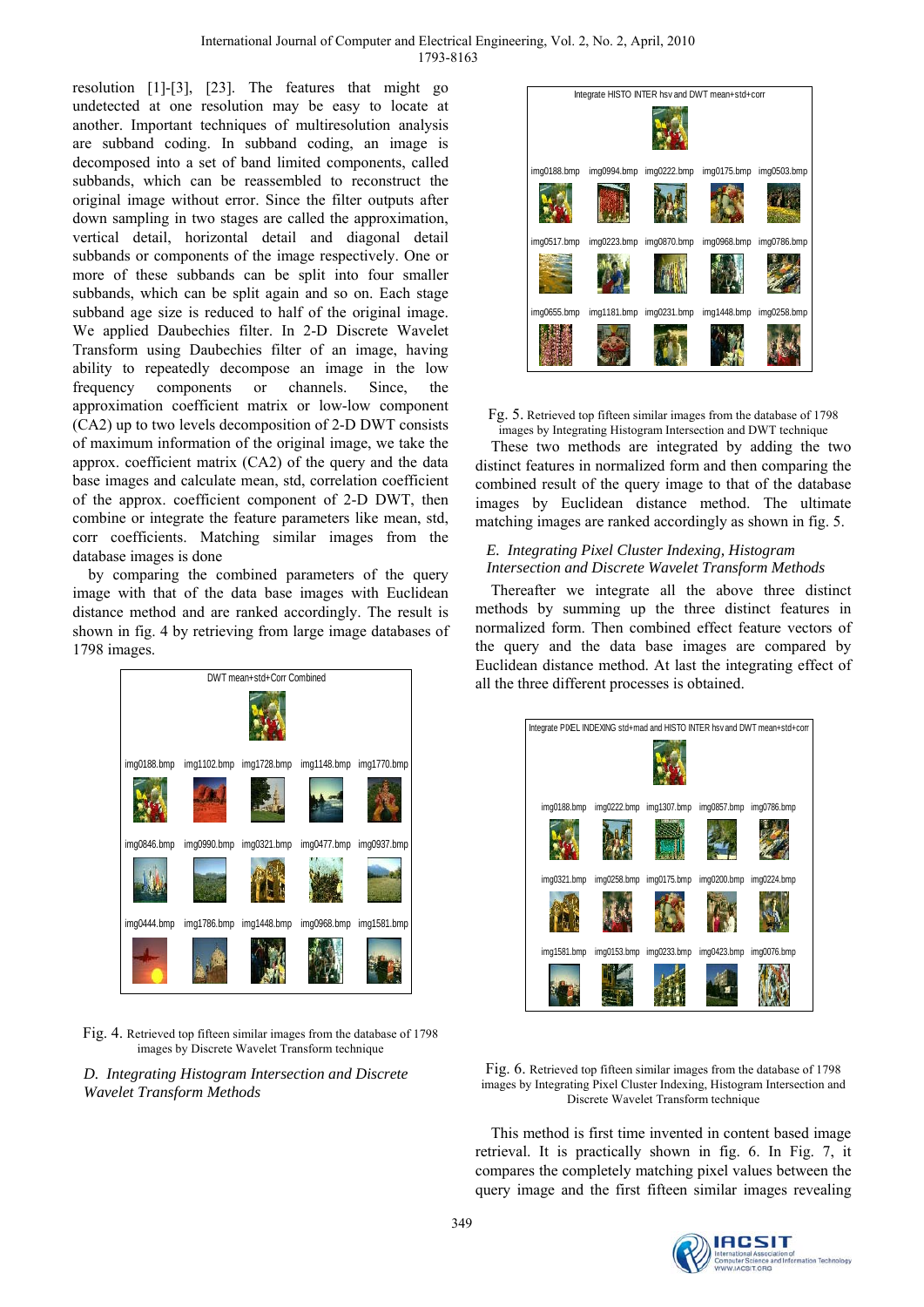from integrating of Pixel Indexing, Histogram Intersection and DWT technique with Histogram Intersection and DWT technique with Pixel Cluster Indexing technique only. By comparing the retrieval efficiencies of these techniques, we get an overall knowledge about the perfection of the techniques i.e. efficiency of the applied methods. Also the query image is taken as a texture image in Fig. 8 and the corresponding matching similar images from the database images (1798 images) are ranked accordingly. Using Pentium-4 personal computer with MATLAB-7 version software, the whole process for simulation of the CBIR program for searching similar images of the query image from 1798 number of the database images takes 173.688 sec time only. If we can grouped or subdivided the total database images and each group is having smaller number of images than that of the total database images, then the searching time for finding out the similar images of the query image will be obviously very less. This is achieved by distributing the total number of database images into smaller groups by the semantic approach. By applying the semantic approach, not only the computer memory locations require very less i.e. within a stipulated memory capacity, but a general idea of the similar images are also made searching for the query image. The searching job is more signified in a proper direction.



Fig. 7. Compare between Integrating Pixel Indexing plus Histogram Intersection plus DWT technique with Integrating Histogram Intersection plus DWT technique with Pixel Cluster Indexing technique.



Fig. 8. Retrieved top fifteen similar images from the database of 1798 images by Integrating Pixel Cluster Indexing, Histogram Intersection and

Discrete Wavelet Transform technique, query image taken as Texture Image.

#### IV. SEMANTICS

Queries based on content of the image features (e.g. color, texture etc) are not powerful enough to specify knowledge queries based on semantics, because the associations between the content and the semantic in the user's mind are weakly declared [17]-[21]. The user has to define the semantic i.e. some reasons he is looking for in terms of visual description (e.g. houses, lakes, mango etc). In the query, the similarity between feature vectors may be useful, but they are not the ultimum. Techniques for retrieval by image semantics are much less developed and also much more difficult problem. Despite some success like automatic scene classification [18], learning semantic association's small images or particular pattern [17] is described.

By grouping the total images databases in several subgroups according to image semantics, we can have very less number of images in a subgroup and the time require to sort out the similar images to the query image is also very less or minimum. This challenge begins a new generation of information retrieval systems in which the knowledge is extracted automatically and is well positioned to drive the retrieval process accurately. In semantic approach, a hierarchical image [20] classification is done. Although many visual information systems have been developed recently [4], [7], [21], none of these systems operate by considering knowledge extracted from image repositories. In this paper, first I divide the whole image databases into small number of subgroups in accordance with the image semantics i.e. some sort of similar pattern or images identifying by human eye. This subgroups can be named as Image-I, Image-II, Image-III,….. so on. All type of images is falling into these ten image categories or subgroups. Semantics matching by human eye in following subgroups. (i) House or Construction ........... IMAGE-I (ii) People or Man/Woman/Child.......IMAGE-II (iii)WaterReservoir, lake, Ponds, Sea, Sky.. ………………………………………IMAGE-III (iv) Animal and Birds…………..........IMAGE-IV (v) Plants, Trees and Flowers............. IMAGE-V (vi) Instrument or Machine….............. IMAGE-VI (vii) Transportation, Vehicles, Train, Sheep, Aero plane..... …………………………. IMAGE-VII (viii)Food, Fruits and Vegetables ....................................................... IMAGE-VIII (ix)Texture and Background Images ..........................................................IMAGE-IX (x)Others............................................ IMAGE-X

First of all the query image is matched to which subgroup it belongs. Then we combine the low level features like Pixel Cluster Indexing std and mad statistical parameters, histogram of colors intersection and approximation coefficients of DWT (Discrete Wavelet Transform) comparing mean, std, corr parameters The normalized combined parameter of the query image is compared for searching similar images with that of the database images by Euclidean distance method, as shown in Fig. 9. For example, only 394 images belong to category IMAGE-VII consisting of all type vehicles in an image database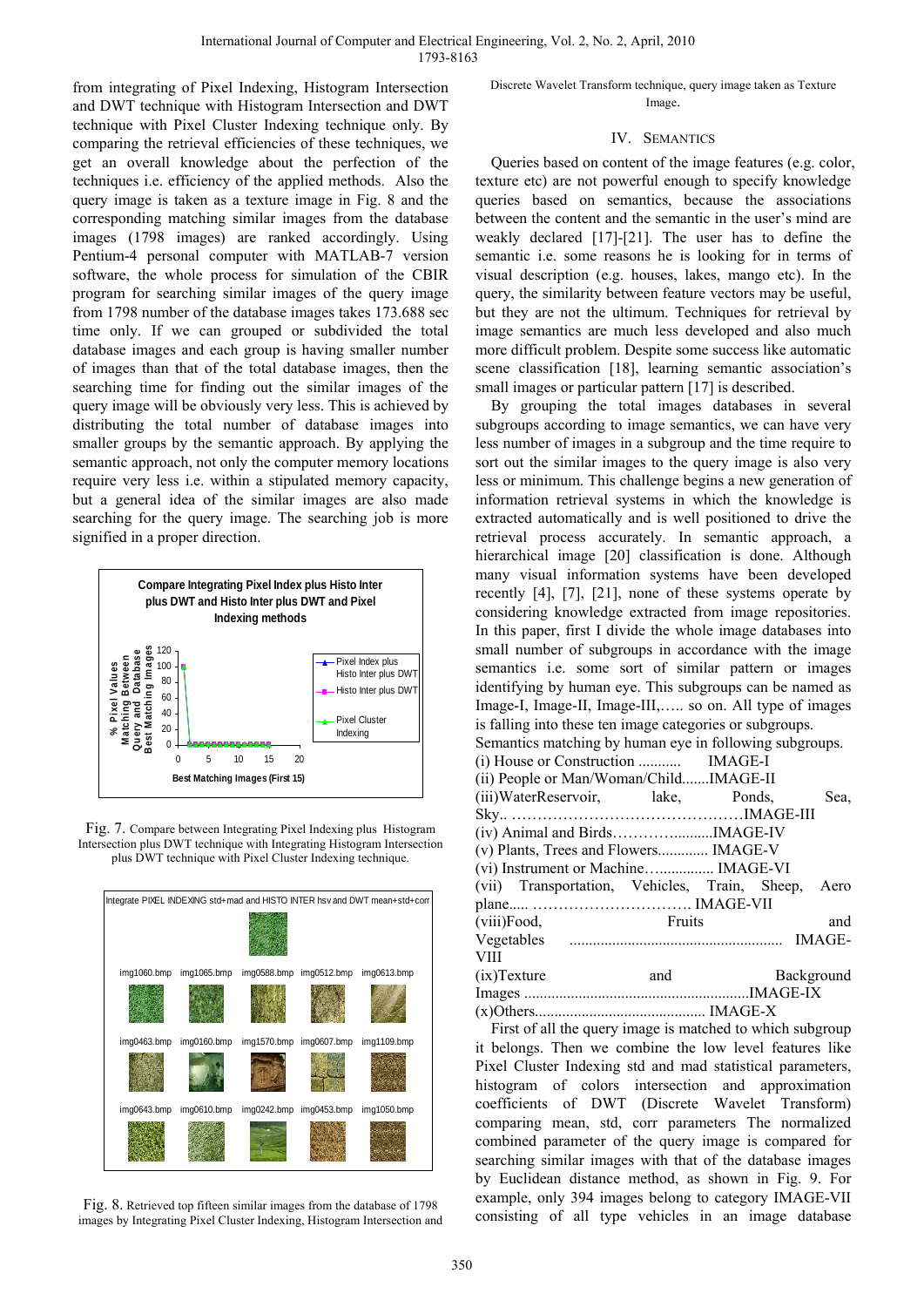consisting of 1798 images. The whole process of searching out similar images for the query image from the newly database consisting of 394 images under IMAGE-VII takes 75.203 sec time by Pentium-4 PC and MATLAB-7 version software, whereas to search from the database of 1798 images, it takes 173.692 sec time. Therefore, the application of this semantic approach gives the fastest solution in a CBIR system.

This semantic approach develops a new technique which can minimize time to search out the exact image from a limited database images. Thus it can make short and easy implementations in CBIR for a large image database by cutting in several small databases. In fine, all databases are joined together to form the original database containing large or huge number of images in all patterns like natural, artificial, texture, animation images etc. Therefore this semantic approach delivers a new direction and a beautiful scheme in CBIR, but to arrange the images in a particular type or range, it requires some careful and hard some work; mainly it is done by human approach. If this human interaction can be shifted by soft computing technique, it is a very nice method above all.



Fig. 9. Retrieved top fifteen similar images from the database of 394 images under IMAGE-VII by Integrating Pixel Cluster Indexing, Histogram Intersection and Discrete Wavelet Transform technique

# V. ADVANTAGES OF THE PROPOSED INTEGRATING TECHNIQUE IN CBIR SYSTEM

This integrating method has several advantages which are mentioned below:

- 1) This technique is integrating different independent methods such as integrating pixel cluster indexing, histogram intersection and discrete wavelet transform methods. Thus it is a unique one in the field of Content Based Image Retrieval (CBIR) system.
- 2) The results or the best matching images derived by this technique are very much accurate and reliable comparing to the other existing methods in CBIR. Therefore efficiency of this process is highly improved one.
- This three independent integrating methods are summing up the merits of each individual system and

likely it ensures the best match images to the query image from a large image database.

- 4) Since all the attributes of the images are computed by mathematically and statistically and accordingly decision is taken, so there is no chance for mistake or wrong choice for the best match images to the query image.
- 5) Pentium-V or higher order processor is able to assure the final output i.e. to find out best matching images nearer to the query image from large image database within a real time basis e.g. Pentium-V processor with Matlab-7 version software, the best match images are displayed or printed within 173.688 sec from the image database consisting of 1798 images.
- 6) This integrating technique is highly precision and suitable one in any field of CBIR system like missile controlling (guiding), medical image processing, planets scanning etc.

# VI. CONCLUSION

The proposed integrating technique of Pixel Cluster Indexing, Histogram Intersection and Discrete Wavelet Transform with the image subdivided by the semantic approach is the best suitable method for content based image retrieval from a large image database. This is applied to all sorts of images like natural, texture, animation etc. This CBIR system comprises with integrating three separate methods and application of the semantic approach. Therefore, this process yields the best result within a stipulated real time.

# **REFERENCES**

- [1] A. K. Jain, Fundamental of Digital Image Processing, Englewood cliffs, N.J:Prentice Hall,1989.
- [2] R. Jain, R. Kasturi and B. Shunk, Machine Vision, McGraw-Hill, 1995.
- [3] A. W. M. Smeulders, S. Santini, A. K. Jain, A. Vailya, A. Gupta and R. Jain, "Content Based Image Retrieval at the End of Early Years," IEE Trans PAMI, vol 22, No. 12, pp 1349-1380 Dec 2000.
- [4] C. Faloutsos, M. Flickner, W. Niblack, D. Petrovic, W. Equitz and R. Barber, "Efficient and Effective Query by Image Content," Research Report, IBM Alameda Research Center, 1993.
- [5] A. Gupta and R. Jain, "Visual Information Retrieval," Comm. ACM, vol. 40, no.5, May 1997.
- [6] R. Jain, "Content-Based Multimedia Information Management," Proc Int'l Conf. Data Engg (ICDE), pp252-253,1998.
- [7] A. Pentland, R. W. Picard and S. Sclaroff, "Photobook: Tools for Content-Based Manipulation of Image Databases," Proc. SPIE-94, pp.34-47, 1994.
- [8] W. W. Chu, C. C. Hsu, A. F. Cardenas and R. K. Taira, "Knowledge-Based Image Retrieval with Spatial and Temporal Constructs," IEEE Transctions knowledge & Data Engineering, vol.10, no.6, pp 872-888, 1998.
- [9] T. Gevers and A. W. M. Smeulders, "PictoSeek: A Content-based Image Search Engine for the World Wide Web", in Proc. Visual Information Systems, San Diego, CA, 1997, pp.93-100.
- [10] W. Grosky and R. Mehrotra, "Special Issue on Image Data Base Management," Computer, vol.22, no.12, Sept, 1989.
- [11] IFIP, Visual Database Systems I and II, Amsterdam, The Netherlands Elsevier, 1989 and 1992.
- [12] W. Niblack and R. Jain, Eds., Proc. Storage and Retrieval for Image and Video Databases I,II and III, Bellingham, WA:SPIE, 1993,1994 and 1995, vol.1,908;2,185; and 2,420.
- [13] A. Califano and R. Mohan, "Multidimensional Indexing for Recognizing Visual Shapes," IEEE Trans. Pattern Analysis & Machine Intelligence., vol 16, pp.373-392, Apr 1994.
- [14] J Sklansky, "Image Segmentation and Feature Extraction," IEEE Trans on Systems, Man and Cybernetics, vol8, pp237-247, 1978.